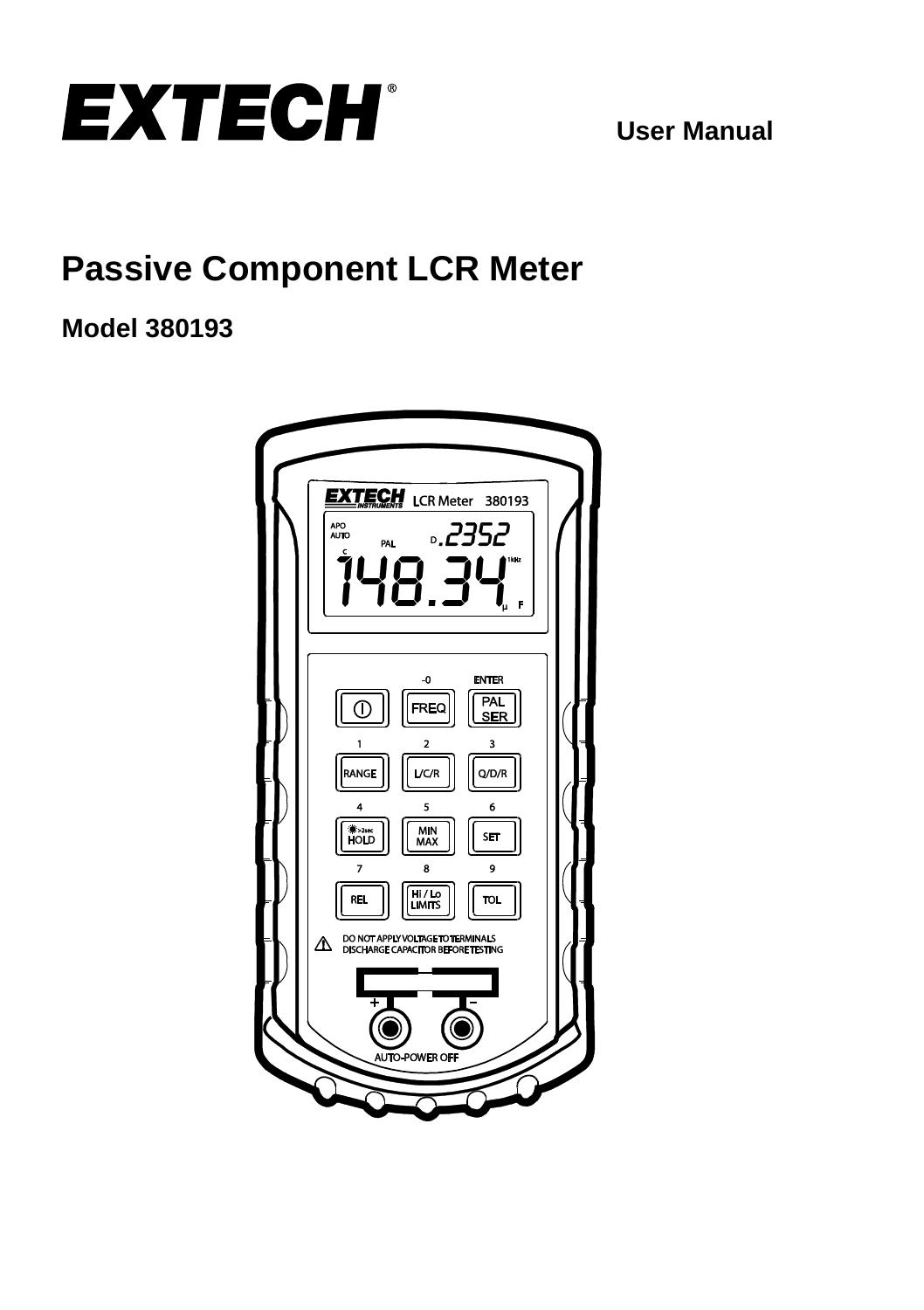## *INTRODUCTION*

Congratulations on your purchase of Extech's Model 380193 LCR meter. This meter will accurately measure capacitors, inductors and resistors using the test frequencies of 120Hz and 1 kHz. The dual display will simultaneously display the associated quality factor, dissipation or resistance value using a series or parallel equivalent circuit.

The included RS-232c PC interface feature with Data Acquisition permits the user to capture readings to a PC for data storage, viewing, printing, and exporting to spreadsheet for graphing and other data manipulation tasks.

This meter is shipped fully tested and calibrated and, with proper use, will provide years of reliable service.

#### **International Safety Symbols**

<sup>1</sup> Caution ! Refer to the explanation in this Manual



 $\overbrace{ }$  Caution ! Risk of electric shock



Earth (Ground)

#### **Safety Precautions**

- 1. Make sure any covers or battery doors are properly closed and secured.
- 2. Always remove the test leads before replacing the battery or fuses.
- 3. Inspect the condition of the test leads and the meter itself for any damage before operating the meter. Repair or replace any damage before use.
- 4. To reduce the risk of fire or electric shock, do not expose this product to rain or moisture.
- 5. Do not exceed the maximum rated input limits.
- 6. Always discharge capacitors and remove power from the device under test before performing Inductance, Capacitance, or Resistance.
- 7. Remove the battery from the meter if the meter is to be stored for long periods.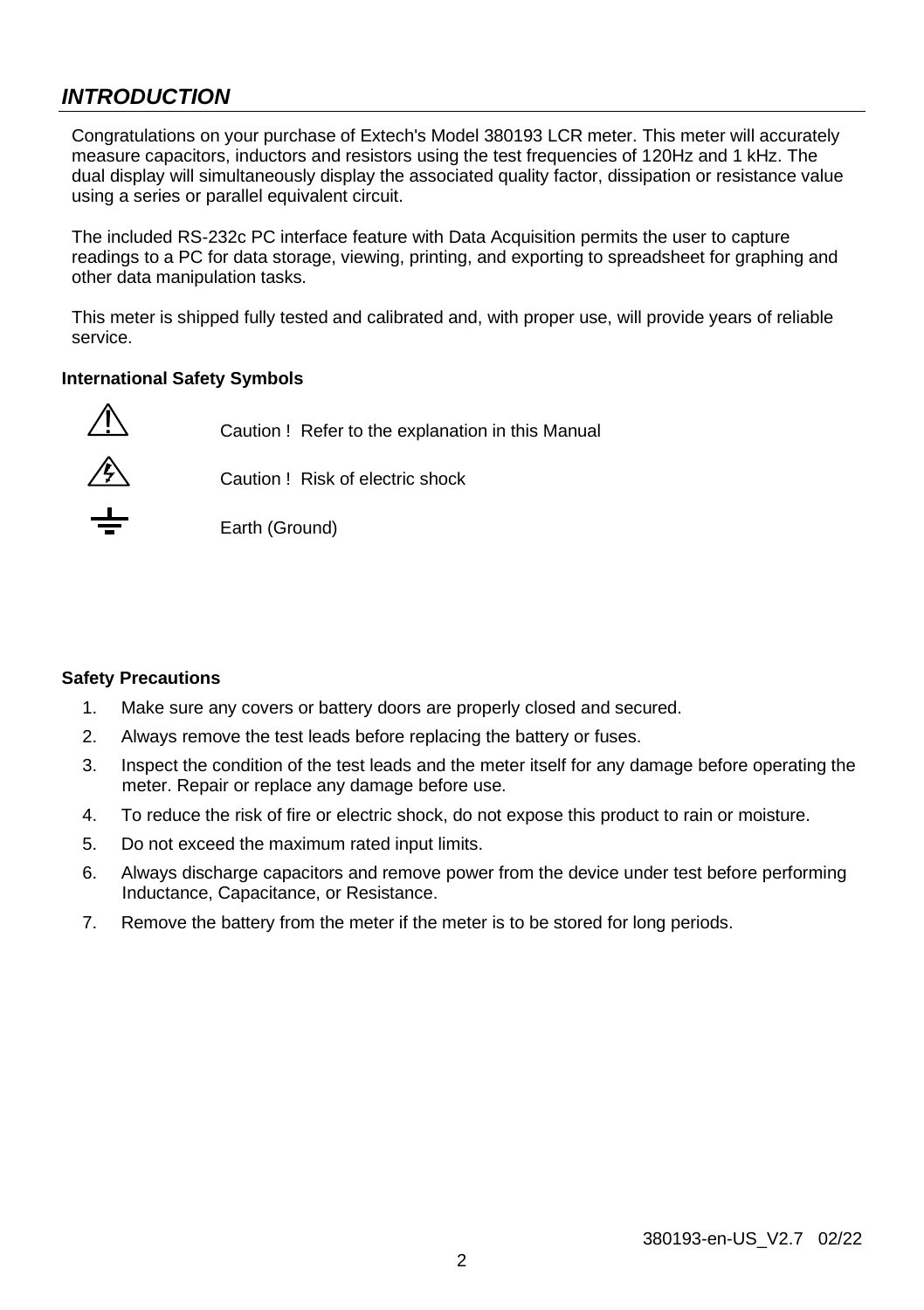## *METER DESCRIPTION*

- 1. Q/D/R display
- 2. L/C/R display
- 3. Keypad
- 4. Test fixture
- 5. Input jacks
- 6. External power input
- 7. Protective holster
- 8. Battery compartment (rear)



### **Display Symbols and Annunciators**

| <b>APO</b> | Auto Power Off              | 1KHz  | 1kHz test frequency       |
|------------|-----------------------------|-------|---------------------------|
| R          | Recording mode active       | 120Hz | 120Hz test frequency      |
| MAX        | Maximum reading             | М     | Mega $(106)$              |
| <b>MIN</b> | Minimum reading             | Κ     | kilo $(10^3)$             |
| AVG        | Average reading             | p     | pico (10-12)              |
| AUTO       | AutoRanging active          | n     | nano $(10^{-9})$          |
| н          | Data hold active            | μ     | micro $(10^{-6})$         |
| SET        | SET mode                    | m     | milli $(10^{-3})$         |
| TOL        | Tolerance mode              | H     | Henry (inductance units)  |
| <b>PAL</b> | Parallel equivalent circuit | F     | Farad (capacitance units) |
| <b>SER</b> | Series equivalent circuit   | Ω     | Ohms (resistance units)   |
| D          | Dissipation factor          |       | Upper limit               |
| Q          | Quality factor              |       | Lower limit               |
| R          | Resistance                  | Δ     | Relative mode             |
| L          | Inductance                  | ⊟     | Low battery               |
| С          | Capacitance                 | ℅     | Tolerance (percentage)    |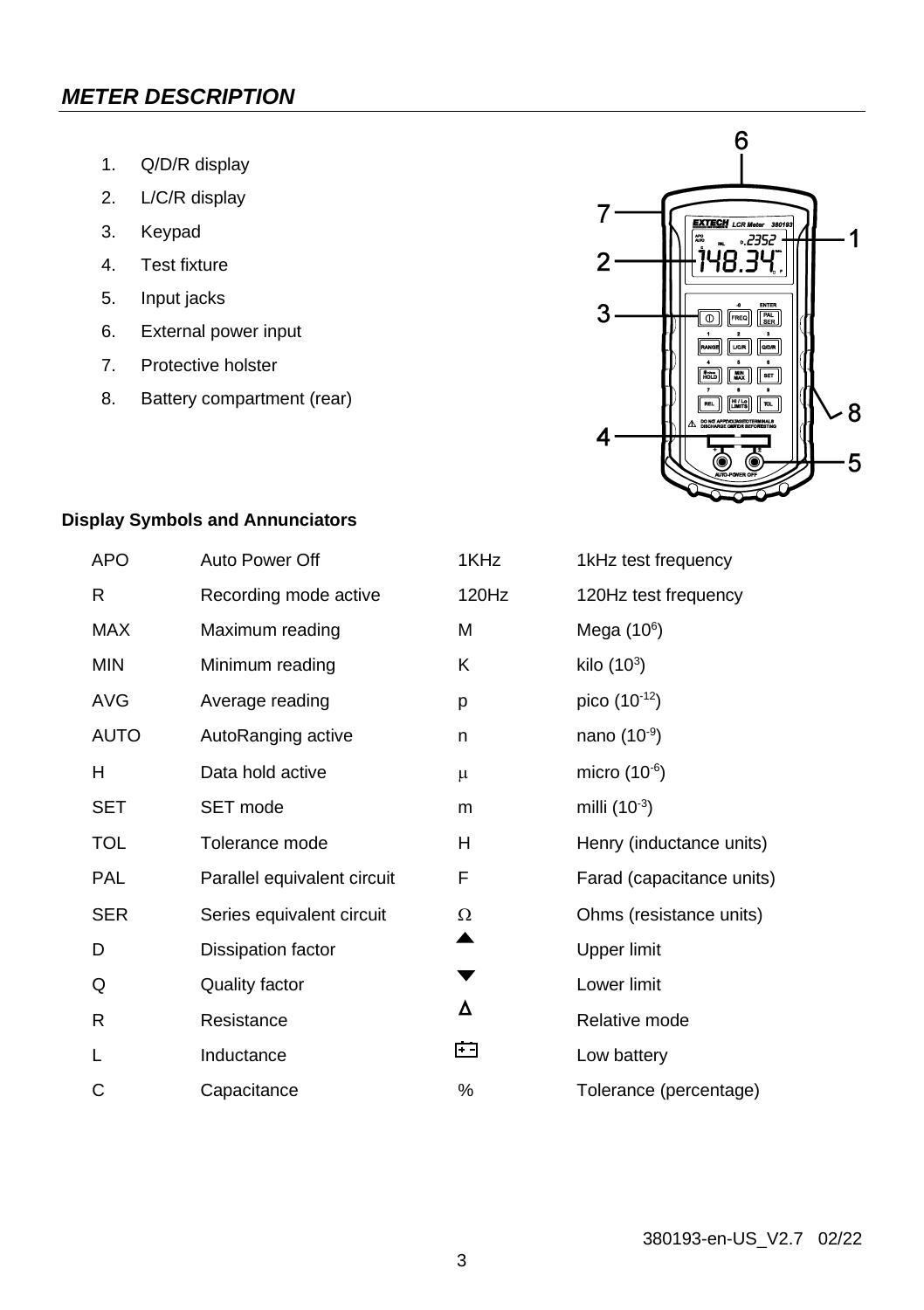## *OPERATING INSTRUCTIONS*

**CAUTION**: Measuring a DUT (device under test) in a live circuit will produce false readings and may damage the meter. Always remove power and isolate the component from the circuit to obtain an accurate reading.

**CAUTION:** Do not apply voltage to the input terminals. Discharge capacitors before testing

**Note**: Measurement considerations for resistance <0.5 ohms.

- 1. Use positive contact alligator clips.
- 2. Perform a SHORT calibration zero to remove stray impedances.

3. Clean the DUT leads / contacts of oxidation or film to minimize contact resistance.

#### **Power**

- 1. Press the  $\Phi$  power key to turn the meter on or off
- 2. Auto-Power OFF (**APO**)

If the keypad is inactive for 10 minutes, the meter will automatically shut down. If this occurs, press the  $\Phi$  key to resume operation.

3. Auto-Power Off disable.

To disable the auto-power off feature, from the off position, press and hold the power on  $\overline{O}$ key until "**APO OFF"** appears in the display. Auto-Power Off will also be disabled if the MIN MAX record mode is used or if the meter is powered by an external power supply.

#### **Frequency Selection**

Press the **FREQ** key to select either 120Hz or 1kHz as the test frequency. The frequency selected appears in the display.

Generally, 120Hz will be used for large electrolytic capacitors and 1kHz used for most other tests.

#### **Parallel/Series Selection**

Press the **PAL SER** key to select either a parallel (PAL) or series (SER) equivalent circuit. The selected mode will appears as "SER" or "PAL" in the display.

This mode defines the R loss of an inductor or capacitor as a series loss or a parallel loss. Generally, high impedances are measured in the parallel mode and low impedances are measured in the series mode.

#### **Range Selection**

The meter turns on in the autoranging mode with "**AUTO**" indicated in the display. Press the **RANGE** key and the "**AUTO**" indicator will disappear. Each press of the **RANGE** key will now step through and hold the available ranges for the parameter selected. To exit the manual range mode, press and hold the **RANGE** key for 2 seconds.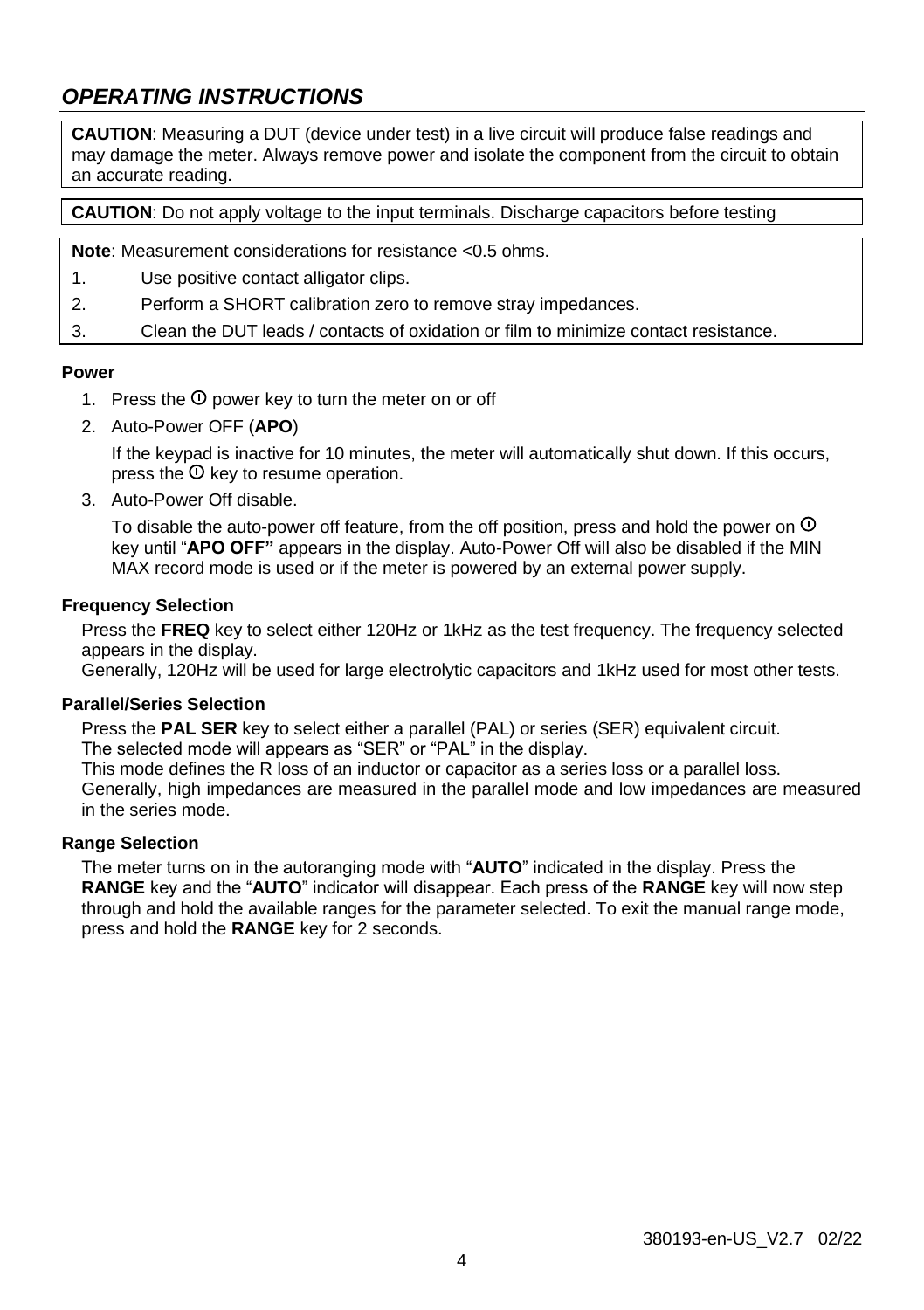#### **Inductance, Capacitance, Resistance Selection**

The **L/C/R** key selects the primary parameter measurement function. Each press of the key will select either inductance (**L**), capacitance (**C**) or resistance (**R**) along with the proper units of **H** (henries), **F** (farads) or  $\Omega$  (ohms) in the main large display.

#### **Quality, Dissipation, Resistance Selection**

The **Q/D/R** key selects the secondary parameter measurement function. Each press of the key will select either the quality (**Q**) or dissipation (**D**) indicators or resistance ( $\Omega$ ) units in the small secondary display.

#### **Hold and Backlight Selection**

The **HOLD >2sec** key selects the Hold feature and also enables the display backlight. Press the key and the **H** indicator will appear in the display and the last reading will "freeze" in the display. Press the key again and the reading will begin to update again.

Press and Hold the key for 2 seconds and the display backlight will turn-on. To extinguish the backlight, press and hold the key again for 2 seconds or wait 1 minute for it to automatically disable.

#### **Minimum, Maximum and Average Selection**

The **MAX MIN** key selects the recording function. Press the key and the "**R**" indicator will appear in the display and the meter will begin recording the minimum, maximum and average measured values. When this mode is entered, the auto power off and the function keys are disabled.

#### **Max-Min operation**

- 1. Set all the function parameters for the test.
- 2. Press the MAX MIN key. The "R" indicator will appear and a "beep" will sound after approximately six seconds. Two "beeps" will sound every time the max or min is updated.
- 3. Press the MAX MIN key. The "MAX" indicator and the maximum recorded value will appear in the display
- 4. Press the MAX MIN key. The "MIN" indicator and the minimum recorded value will appear in the display
- 5. Press the MAX MIN key. The "MAX MIN" indicator and the difference between the maximum - minimum value will appear in the display
- 6. Press the MAX MIN key. The "AVG" indicator and the average of the recorded values will appear in the display.
- 7. Press and hold the MAX MIN key for 2 seconds to exit the mode.

#### **Notes**:

The average value is a true average and averages up to 3000 values. If the 3000 limit is exceeded, the **AVG** indicator will flash and no further averaging will take place. The max and min values will continue to update.

If the **HOLD** key is pressed during min max recording, the recording is halted until the **HOLD** key is pressed again.

#### **Relative Mode**

The relative mode displays the difference between the measured value and the value of a stored reference.

- 1. Press the REL key to enter the Relative mode.
- 2. The value in the display when the REL key is pressed will become the stored reference value and the display will indicate zero or a value close to zero (since the measured value and the reference value are the same at this point).
- 3. All subsequent measurements will be displayed as a value relative to the stored value.
- 4. The reference value may also be a value that was stored into memory using the SET Relative procedure (see the Setting a Relative Reference paragraph).
- 5. To use the SET relative value, press the SET key while in the Relative mode.
- 6. To exit the Relative mode, press and hold the REL key for 2 seconds.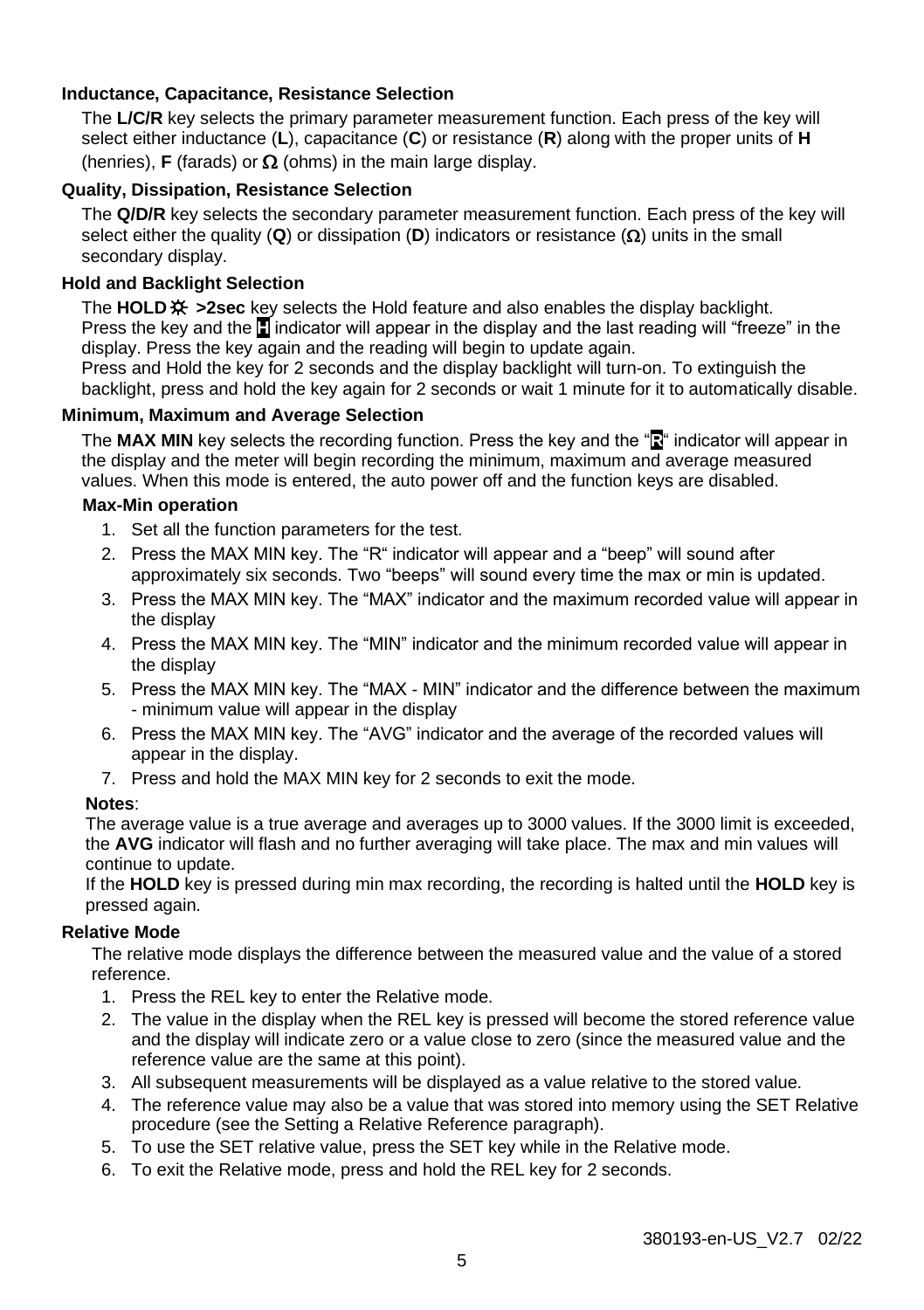#### **Hi / Lo Limits Mode**

The Hi / Lo limits mode compares the measured value to the stored high and low limit values and gives an audible and visible indication if the measured value is outside the limits. See the setting Hi/Lo limits paragraph below to store the limits in memory.

- 1. Press the **Hi/Lo LIMITS** key to enter the mode. The display will briefly show the stored upper limit with the  $\blacktriangle$  indicator and then the stored lower limit with the  $\blacktriangledown$  indicator before displaying the measured value.
- 2. The meter will sound an audible tone and blink the upper or lower limit indicator if the measured value is outside the limits.
- 3. The meter will ignore an "OL" overload reading.
- 4. Press the Hi/Lo LIMITS key to exit the mode.

#### **% Tolerance Mode**

The % Tolerance Limits mode compares the measured value to a % high and low limit based on a stored reference value and gives an audible and visible indication if the measured value is outside the limits. Any % limit can be entered in the SET % Limit mode (see paragraph below) or standard 1%, 5%, 10% and 20% symmetrical limits can be selected directly in the % Tolerance mode.

- 1. Press the **TOL** key to enter the mode. The display will briefly show the stored reference value in the main display and the small display will indicate the % difference between the measured value and the reference value. See the SET % Limit paragraph to change the reference value.
- 2. Press the TOL key to step through and select the 1, 5, 10 or 20% settings. The selected % will briefly appear in the small display.
- 3. Previously stored user defined % limits are accessed by pressing the SET key.
- 4. The meter will sound an audible tone and blink the upper or lower limit indicator if the measured value is outside the limits.
- 5. Press and hold the TOL key for 2 seconds to exit the mode.

#### **Set Limits and Open/Short Calibration Selection**

The **SET** key is used to; 1. Set Hi/Lo limits, 2. Set % limits, 3. Set Tolerance reference value and 4. Perform the Open / Short calibration. The SET mode can only be activated if no other function is active.

#### **Entering the SET mode**

- 1. Power ON and press the **SET** key.
- 2. The display will clear, "**SEt**" will appear in the small display and a flashing **TOL** and flashing indicators will  $\blacktriangle \blacktriangledown$  appear in the display.
- 3. The 5 keys that are now active are; Power, SET, REL, Hi/Lo, and TOL

#### **Open and Short Calibration**

The Open and Short function removes stray parallel and series fixture impedances from the measured value. This feature improves accuracy for very high or low impedances. (Note: Remove any leads from the meter during this procedure. Leaving them connected will add impedance to the circuit causing the calibration to fail indicated by **OUT UAL** appearing on the display.)

- 1. Press the **SET** key 2 times and the display will indicate "**CAL OPEn**".
- 2. Remove any devices or test leads **from the input terminals** and press "ENTER" (PAL SER). After several seconds the calibration will complete and display "**CAL SHrt**".
- 3. **Short the input terminals** and press "ENTER" (PAL SER). After several seconds the calibration will complete and the meter will return to normal operation.
- 4. Press "SET" to bypass either the open or short calibration.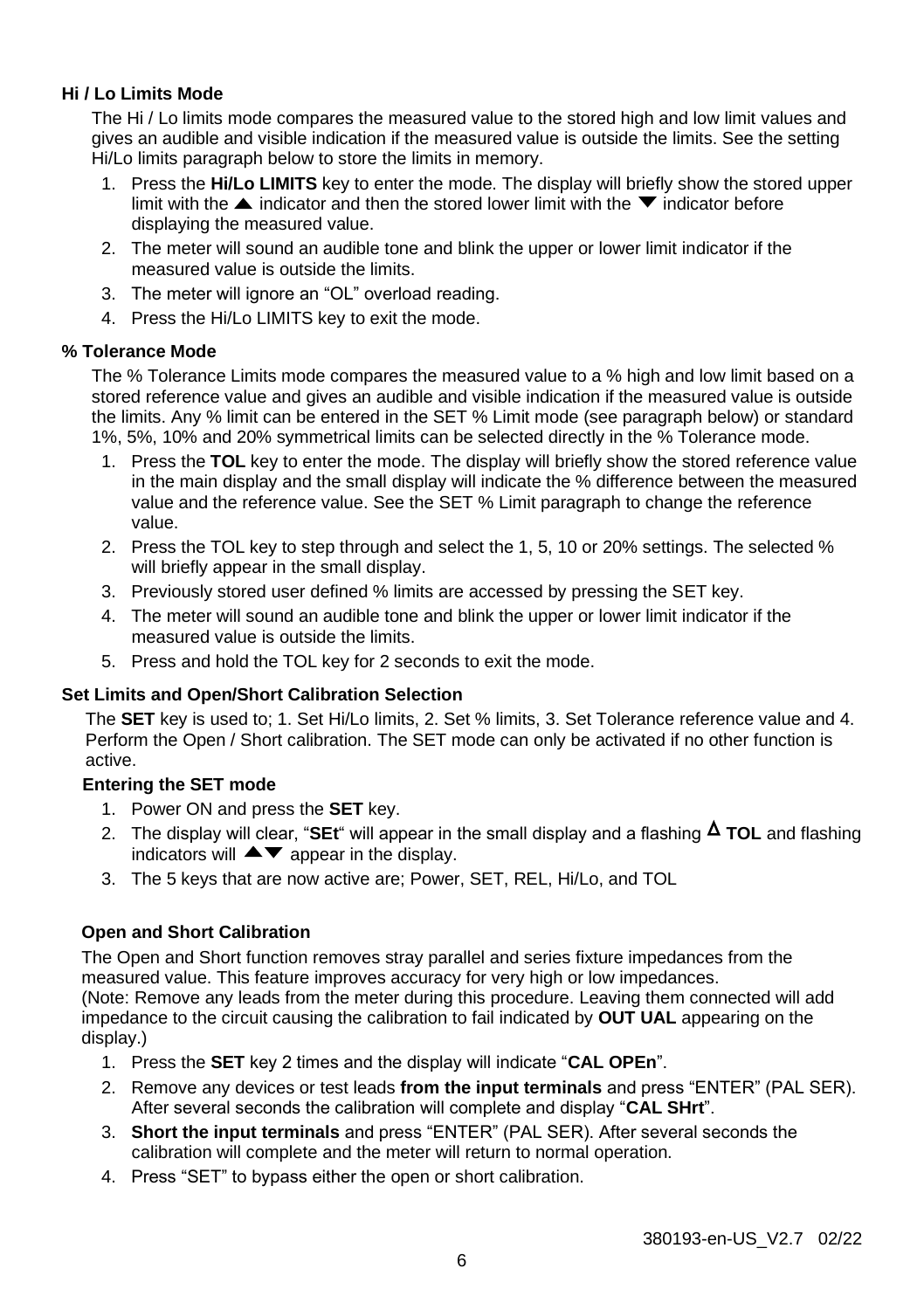#### **Setting Absolute Hi/Lo Limits**

The Hi/Lo Limits Set allows the user to enter an upper and lower limit value into memory for comparison to the measured value.

- 1. Press the **SET** key and then the **Hi / Lo LIMITS** key. The upper limit **A** indicator will flash and the previously stored upper limit will appear with the first digit flashing.
- 2. Set the value of the flashing digit by pressing the appropriate numeric key. The adjustment selection will then proceed through each digit from left to right.
- 3. Press the 0 key after the last digit is set to change the value of the sign to negative or positive.
- 4. Press the "ENTER" key to store the value and continue on to the lower limit adjustment.
- 5. The lower limit  $\blacktriangledown$  indicator will flash and the previously stored lower limit will appear.
- 6. Adjust the limits as described for the upper limit and press the "ENTER" key when complete.

#### **Setting % Tolerance Limits**

The % tolerance set allows the user to enter an upper and lower percentage limit into memory for comparison of the measured value to a reference value.

- 1. Press the **SET** key and then the **TOL** key. The "**TOL"** indicator will flash and the previously stored reference will appear with the first digit flashing.
- 2. To adjust the reference, set the value of the flashing digit by pressing the appropriate numeric key. The adjustment selection will then proceed through each digit from left to right.
- 3. Press the "ENTER" key to store the value and continue on to the % upper limit adjustment. The upper limit  $\blacktriangle$  indicator will flash and the previously stored upper % limit will appear.
- 4. Adjust the % limit as described for the reference value and press the "ENTER" key when complete. The lower limit  $\blacktriangledown$  indicator will flash and the previously stored lower % limit will appear.
- 5. Adjust the lower % limit and press "ENTER" when complete.

#### **Setting a Relative Reference**

The relative set allows the user to store a relative reference value into memory for later use in the **REL** mode.

- 1. Press the **SET** key and then the **REL** key. The  $\Delta$  indicator will flash and the previously stored reference will appear with the first digit flashing.
- 2. To adjust the reference, set the value of the flashing digit by pressing the appropriate numeric key. The adjustment selection will then proceed through each digit from left to right.
- 3. Press the 0 key after the last digit is set to change the value of the sign to negative or positive.
- 4. Press the "ENTER" key to store the reference value.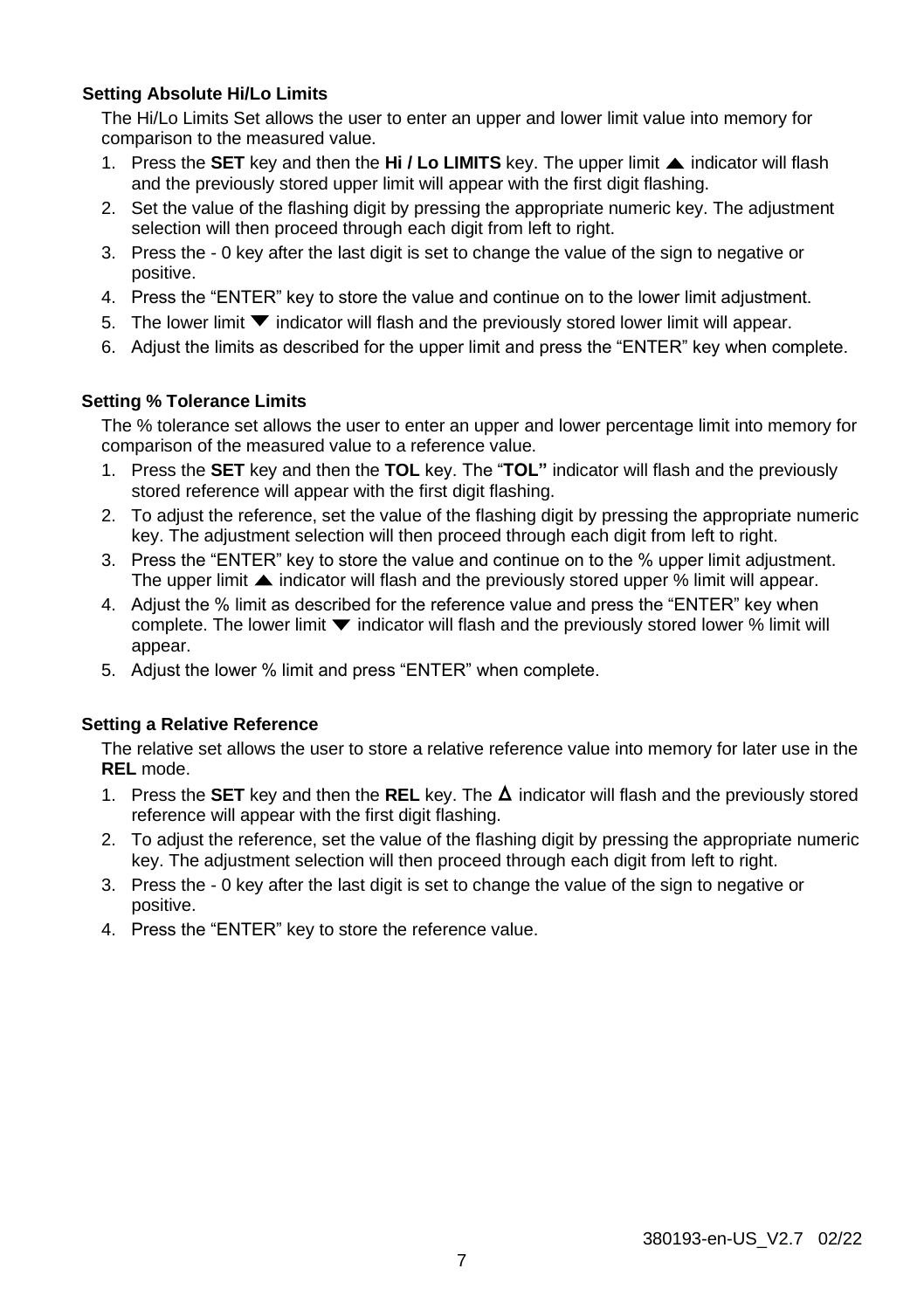## *PC INTERFACE*

The Model 380193 LCR Meter includes a PC interface feature for use with the supplied WindowsTM software. The interface allows the user to:

- View measurement data in real time on the PC
- **Save, Print, and Export measurement data.**
- Set standard and high / low limits for data analysis
- Generate calibration reports in spreadsheet format
- Plot SPC (statistical process control) analyses
- Database compatibility (supports ODBC) for use with:  $SQL$  server,  $Access^{TM}$ , and other database utilities
- USB cable part # 421509-USBCBL

Instructions for use of the PC interface are included on the supplied Program Disk and are beyond the scope of this operation manual. For complete details and instructions refer to the HELP file on the supplied Program Disk.

| Test Frequency (accuracy) | 122.88Hz ( $\pm$ 4Hz) and 1kHz ( $\pm$ 4Hz)              |
|---------------------------|----------------------------------------------------------|
| Display:                  | Dual 4 1/2 digit backlit LCD                             |
| Overload indication:      | "OL"                                                     |
| Low battery indication:   | 臼                                                        |
| Measurement rate:         | One time per second                                      |
| Auto-power off:           | After 10 minutes of inactivity                           |
| Operating environment:    | 32°F to 122°F (0°C to 50°C), < 80% RH                    |
| Storage environment:      | 14°F to 140°F (-20°C to 60°C), < 80% RH, battery removed |
| Power:                    | 9V battery or optional external 12V-15V @ 50mA (approx.) |
| Fuse                      | 0.1A/250V fast blow                                      |
| Dimensions:               | 7.56x3.6x2.1" (19.2x9.1x5.25cm)                          |
| Weight:                   | 12.9oz (365gm)                                           |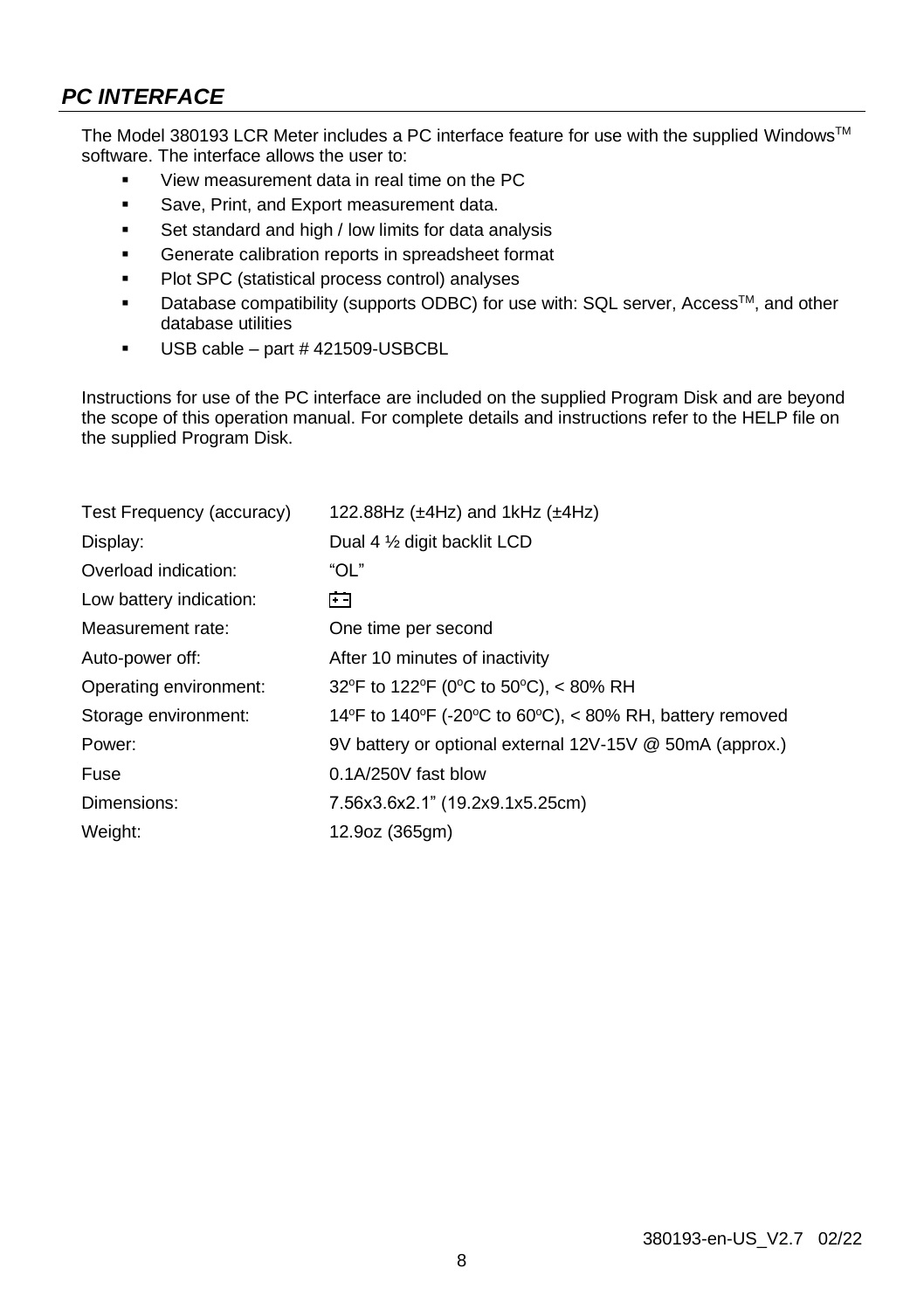## *SPECIFICATIONS*

| Capacitance @ 120Hz |                                |            |                                                                                    |                 |
|---------------------|--------------------------------|------------|------------------------------------------------------------------------------------|-----------------|
| Range               | Cx accuracy                    |            | DF accuracy                                                                        | Note            |
| 9.999mF             | $\pm (5.0\% \text{ rdg} + 5d)$ | (DF < 0.1) | $\pm((10\% + 100/Cx)$ rdg + 5d)<br>(DF < 0.1)                                      | after short cal |
| 1999.9µF            | $\pm$ (1.0% rdg + 5d)          | (DF < 0.1) | $\pm ((2\% \text{rdg} + 100/Cx) \text{rdg} + 5d)$<br>(DF < 0.1)                    | after short cal |
| 199.99µF            | $\pm (0.7\% \text{ rdg} + 3d)$ | (DF < 0.5) | $\pm ((0.7\% \text{rdg} + 100\% \text{Cx}) \text{rdg} + 5 \text{d})$<br>(DF < 0.5) |                 |
| 19.999µF            | $\pm (0.7\% \text{ rdg} + 3d)$ | (DF < 0.5) | $\pm ((0.7\% \text{rdg} + 100\% \text{Cx}) \text{rdg} + 5d)$<br>(DF < 0.5)         |                 |
| 1999.9nF            | $\pm (0.7\% \text{ rdg} + 3d)$ | (DF < 0.5) | $\pm ((0.7\% \text{rdg} + 100\% \text{Cx}) \text{rdg} + 5 \text{d})$<br>(DF < 0.5) |                 |
| 199.99nF            | $\pm (0.7\% \text{ rdg} + 5d)$ | (DF < 0.5) | $\pm ((0.7\% \text{rdg} + 100/Cx) \text{rdg} + 5d)$ after open cal<br>(DF < 0.5)   |                 |
| 19.999nF            | $\pm$ (1.0% rdg + 5d)          | (DF < 0.1) | $\pm$ ((2.0%rdg + 100/Cx)rdg + 5d) after open cal<br>(DF < 0.1)                    |                 |

#### **Capacitance @ 1kHz**

| Range    | Cx accuracy                    |            | DF accuracy                                                                        | <b>Note</b>     |
|----------|--------------------------------|------------|------------------------------------------------------------------------------------|-----------------|
| 999.9µF  | $\pm (5.0\% \text{ rdg} + 5d)$ | (DF<0.1)   | $\pm ((10\%rdg + 100/Cx)rdg + 5d)$<br>(DF<0.1)                                     | after short cal |
| 199.99µF | $\pm$ (1.0% rdg + 3d)          | (DF < 0.5) | $\pm ((2.0\% \text{rdg} + 100\text{/CX}) \text{rdg} + 5\text{d})$<br>(DF < 0.5)    | after short cal |
| 19.999µF | $\pm (0.7\% \text{ rdg} + 3d)$ | (DF < 0.5) | $\pm ((0.7\% \text{rdg} + 100\% \text{Cx}) \text{rdg} + 5d)$<br>(DF<0.5)           |                 |
| 1999.9nF | $\pm (0.7\% \text{ rdg} + 3d)$ | (DF < 0.5) | $\pm ((0.7\% \text{rdg} + 100\% \text{Cx}) \text{rdg} + 5 \text{d})$<br>(DF<0.5)   |                 |
| 199.99nF | ±(0.7% rdg + 5d)               | (DF < 0.5) | $\pm ((0.7\% \text{rdg} + 100\% \text{Cx}) \text{rdg} + 5 \text{d})$<br>(DF < 0.5) |                 |
| 19.999nF | $\pm (0.7\% \text{ rdg} + 5d)$ | (DF<0.1)   | $\pm ((0.7\% \text{rdg} + 100\% \text{Cx}) \text{rdg} + 5 \text{d})$<br>(DF<0.1)   | after open cal  |
| 1999.9pF | $\pm$ (1.0% rdg + 5d)          | (DF < 0.1) | $\pm ((2.0\% \text{rdg} + 100\% \text{Cx}) \text{rdg} + 5\text{d})$<br>(DF<0.1)    | after open cal  |

#### **Inductance @ 120Hz**

| Range    | Lx accuracy ( $DF < 0.5$ )                                                      | DF accuracy (DF<0.5) | <b>Note</b>     |
|----------|---------------------------------------------------------------------------------|----------------------|-----------------|
| 10000H   | Not specified                                                                   | Not specified        |                 |
| 1999.9H  | $\pm((1.0\% + (Lx/10000)\%)$ rdg) + 5d) $\pm((2.0\% + 100/Lx)$ rdg + 5d)        |                      | after open cal  |
| 199.99H  | $\pm ((0.7\% + (Lx/10000)\%)$ rdg $) + 5d$ $\pm ((1.2\% + 100/Lx)$ rdg + 5d $)$ |                      |                 |
| 19.999H  | $\pm((0.7\% + (Lx/10000)\%)$ rdg) + 5d) $\pm((1.2\% + 100/Lx)$ rdg + 5d)        |                      |                 |
| 1999.9mH | $\pm ((0.7\% + (Lx/10000)\%)$ rdg $) + 5d$ $\pm ((1.2\% + 100/Lx)$ rdg $+ 5d)$  |                      |                 |
| 199.99mH | $\pm((1.0\% + (Lx/10000)\%)$ rdg) + 5d) $\pm((3.0\% + 100/Lx)$ rdg + 5d)        |                      | after short cal |
| 19.999mH | $\pm((2.0\% + (Lx/10000)\%)$ rdg) + 5d) $\pm((10\% + 100/Lx)$ rdg + 5d)         |                      | after short cal |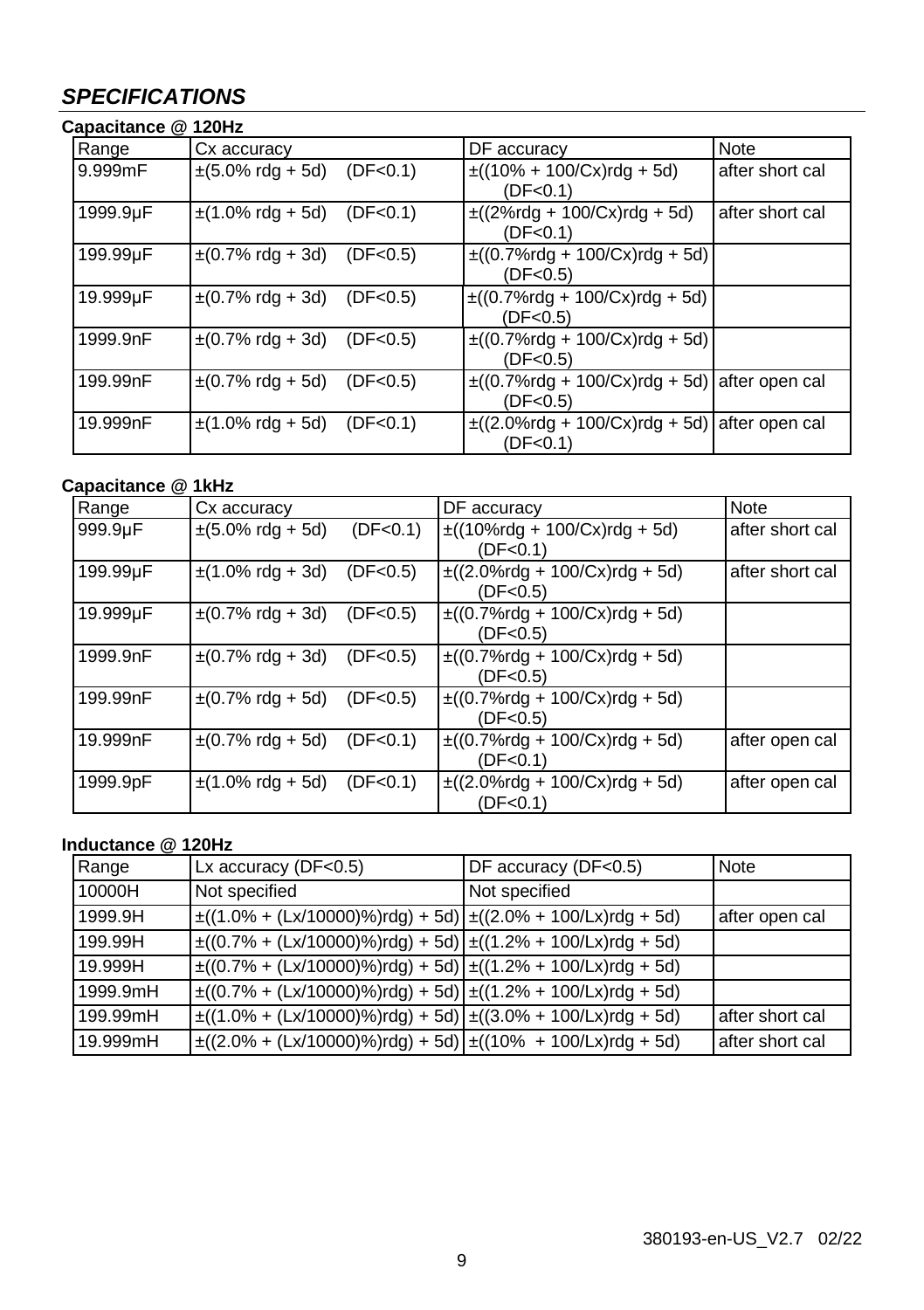#### **Inductance @ 1kHz**

| Range    | Lx accuracy ( $DF < 0.5$ )                                              | DF accuracy (DF<0.5) | <b>Note</b>     |
|----------|-------------------------------------------------------------------------|----------------------|-----------------|
| 1000.0H  | Not specified                                                           | Not specified        |                 |
| 199.99H  | $\pm((1.0\% + (Lx/10000)\%)$ rdg + 5d) $\pm((1.2\% + 100/Lx)$ rdg + 5d) |                      | after open cal  |
| 19.999H  | $\pm((0.7\% + (Lx/10000)\%)$ rdg + 5d) $\pm((1.2\% + 100/Lx)$ rdg + 5d) |                      |                 |
| 1999.9mH | $\pm((0.7\% + (Lx/10000)\%)$ rdg + 5d) $\pm((1.2\% + 100/Lx)$ rdg + 5d) |                      |                 |
| 199.99mH | $\pm((0.7\% + (Lx/10000)\%)$ rdg + 5d) $\pm((1.2\% + 100/Lx)$ rdg + 5d) |                      |                 |
| 19.999mH | $\pm((1.2\% + (Lx/10000)\%)$ rdg + 5d) $\pm((5.0\% + 100/Lx)$ rdg + 5d) |                      | after short cal |
| 1999.9µH | $\pm((2.0\% + (Lx/10000)\%)$ rdg + 5d) $\pm((10\% + 100/Lx)$ rdg + 5d)  |                      | after short cal |

**Note**: Where Lx or Cx is the the C or L reading on the display without range indication. Example: For a reading of 18.888, use 18888 as the L(C)x value. The specification is based on the testing sockets (clips) performed on the meter.

DF is the dissipation factor (D) or the inverse of the quality factor (Q).

| Range                    | accuracy (1kHz & 120Hz)                                                                                                                              | <b>Note</b>     |
|--------------------------|------------------------------------------------------------------------------------------------------------------------------------------------------|-----------------|
| $10.000M\Omega$          | $\pm (2.0\% \text{rdg} + 8 \text{d})$                                                                                                                | after open cal* |
| $1.9999M\Omega$          | $\pm (0.5\%$ rdg + 5d)                                                                                                                               | after open cal* |
| $199.99k\Omega$          | $\pm (0.5\%$ rdg + 3d)                                                                                                                               |                 |
| 19.999 $k\Omega$         | $\pm (0.5\% \text{r}) + 3d)$                                                                                                                         |                 |
| 1.9999k $\Omega$         | $\pm (0.5\%$ rdg + 3d)                                                                                                                               |                 |
| $199.99\Omega$           | $\pm (0.8\%$ rdg + 5d)                                                                                                                               | after short cal |
| 0.020 to 19.999 $\Omega$ | $\pm$ (1.2%rdg + 8d)                                                                                                                                 | after short cal |
|                          | $\star$ and $\sigma$ . The contraction of the contract $\star$ and $\sigma$ is the conditional theory decision of $\sigma$ and $\sigma$ and $\sigma$ |                 |

#### **Resistance**

**\*Note**: For resistance readings above 1MΩ, series and parallel impedances may affect readings (especially at 1kHz). This effect is often noticed on decade resistance boxes where the AC(Vrms) measured value can vary from the DC calibrated value. Use fixed value low inductance resistors (film or equivalent) for high resistance calibration or certification.

**Note:** In the 20 $\Omega$  range, effective readings must be over 20 counts.